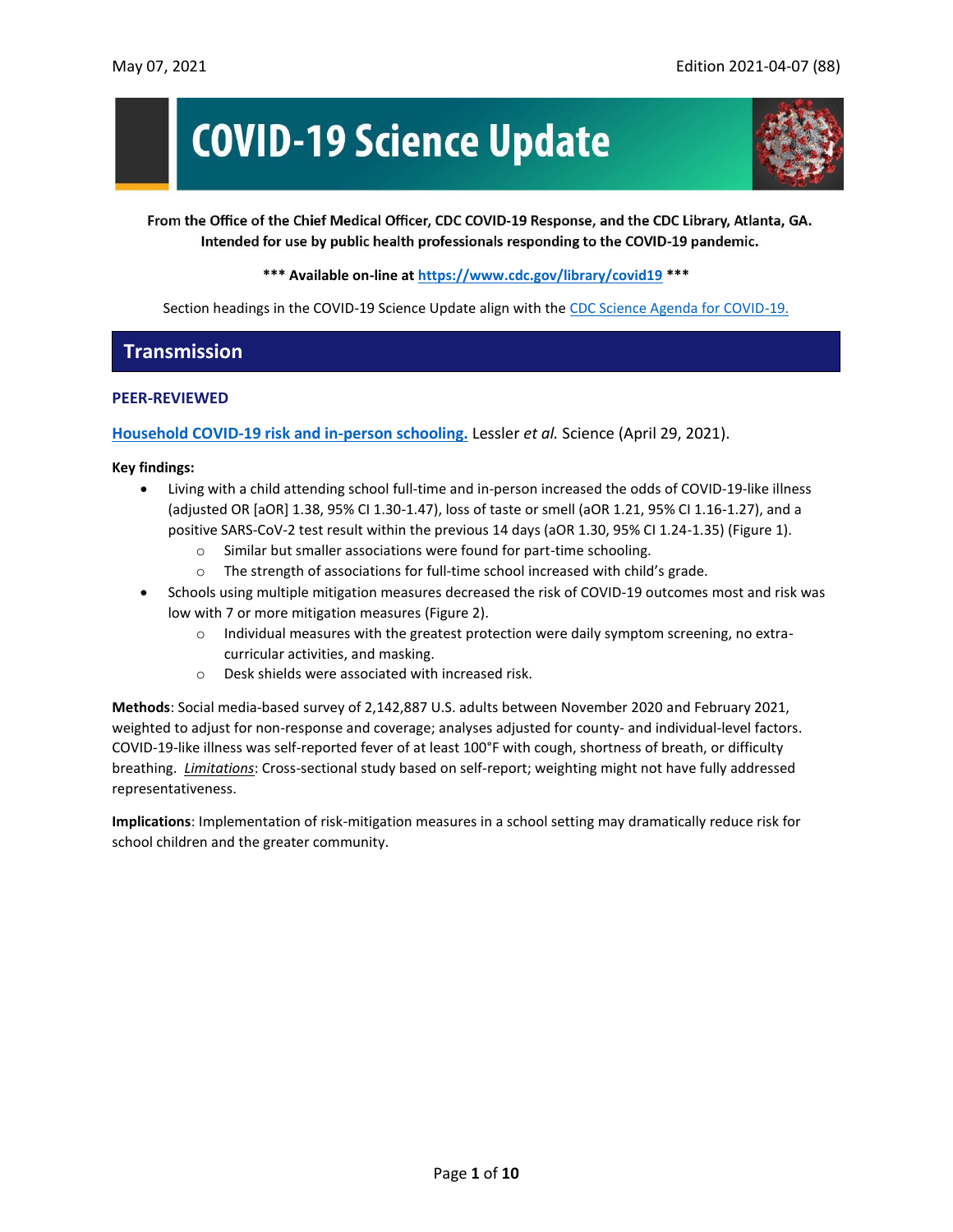#### **Figure 1:**

**Figure 2:**



*Note*: Adapted from Lessler *et al*. Adjusted ORs for COVID-19-related outcomes (**COVID-like illness, loss of taste/smell,** and **overall positive test result**) for individuals living with a child attending school in person, full-time versus individuals living with children not attending in person school, by grade level. Solid line shows OR of 1.0. From Lessler, J. *et al.* April 29, 2021. Science. Reprinted with permission from AAAS.



*Note*: Adapted from Lessler *et al*. Panel A shows percentage of full-time schools using each mitigation measure. Panel B shows adjusted ORs for COVID-19-related outcomes (**COVID-like illness, loss of taste/smell,** and **overall positive test result**) for adults by mitigation measures in schools with dotted line indicating average and solid line at 1.0. From Lessler, J. *et al.* April 29, 2021. Science. Reprinted with permission from AAAS.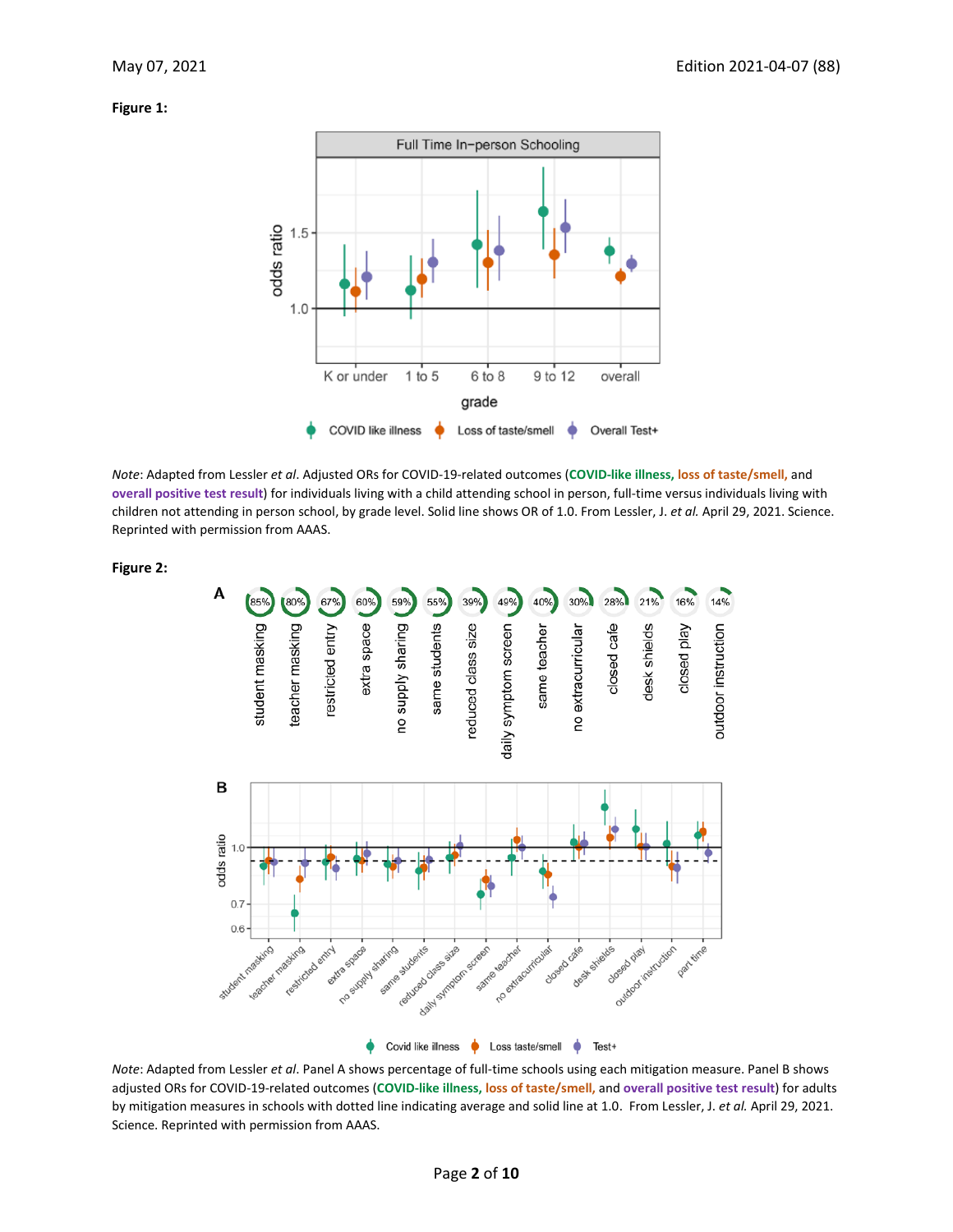**[Comparison of COVID-19 incidence rates before and](https://jamanetwork.com/journals/jamanetworkopen/fullarticle/2778940?resultClick=1) after school reopening in Israel.** Somekh *et al.* JAMA Network Open (April 26, 2021).

#### **Key findings:**

- During 2 school reopening periods in Israel in 2020, children aged 0–9 years had lower rates of SARS-CoV-2 PCR positive tests than older youth and adults.
- Incidence rates increased linearly in all age groups after schools opened in September for the fall term. o The rate of increase was lowest among children aged 0–9 years.

**Methods**: National PCR positivity for SARS-CoV-2 for individuals aged 0–9 (n = 47,620), 10–19 (n = 101,304), 20-39 (n = 151,295), 40–59 (n = 103,056), and ≥60 (n = 63,438) years in Israel after schools reopened two times (September 2020 and November 2020) compared to the prior week when schools were closed. *Limitations*: Infections in untested individuals could have been missed.

**Implications**: Findings support policies to prioritize school attendance for younger children.

#### **PREPRINTS (NOT PEER-REVIEWED)**

**[Impact of vaccination on household transmission of SARS-COV-2 in England.](https://khub.net/documents/135939561/390853656/Impact+of+vaccination+on+household+transmission+of+SARS-COV-2+in+England.pdf/35bf4bb1-6ade-d3eb-a39e-9c9b25a8122a?t=1619601878136)** Harris *et al.* Knowledge Hub (April 13, 2021). **[Published in NEJM as Effect of Vaccination on Household Transmission of SARS-](https://www.nejm.org/doi/full/10.1056/nejmc2107717)[CoV-2 in England \(June 23, 2021\).](https://www.nejm.org/doi/full/10.1056/nejmc2107717)**

**Key findings:**

- Likelihood of household (HH) transmission was 40-50% lower for HHs in which the index case was vaccinated ≥21 days prior to a positive SARS-CoV-2 test compared with HHs with an unvaccinated index case.
	- o Effects were similar for Oxford-AstraZeneca (adjusted OR [aOR] = 0.53, 95% CI 0.43-0.63) and Pfizer-BioNTech (aOR = 0.51, 95% CI 0.44-0.59) vaccines.

**Methods**: The cohort included 365,447 households with a laboratory-confirmed COVID-19 case ≥16 years of age diagnosed January 4, 2021 through February 29, 2021. Contacts (n = 1,018,842) were followed up for 14 days. Secondary cases were identified from the same HH as index cases based on a positive SARS-CoV-2 test 2–14 days after the index case was diagnosed. *Limitations*: Asymptomatic cases were not identified; some secondary cases may have been co-index cases.

**Implications:** Real-world data from a cross-section of the population show receipt of at least 1 dose of either the Oxford-AstraZeneca or Pfizer-BioNTech vaccine reduces risk of SARS-CoV-2 household transmission.

# **Natural History of SARS-CoV-2 Infection**

#### **PEER-REVIEWED**

**[Re-infection with SARS-CoV-2 in patients undergoing serial laboratory testing.](https://academic.oup.com/cid/advance-article/doi/10.1093/cid/ciab345/6251701)** Qureshi *et al.* Clinical Infectious Diseases (April 25, 2021).

#### **Key findings:**

- SARS-CoV-2 reinfection was identified in 0.7% (95% CI 0.5-0.9%) of patients.
	- o The mean number of days between 2 positive tests was  $116 \pm 21$ .
- Reinfection appeared to have less severe clinical manifestations than the primary infection:
	- $\circ$  The 63 patients with a reinfection had significantly lower rates of pneumonia, heart failure, and acute kidney injury compared with patients with primary infection.
	- o 2 deaths (3.2%) were associated with reinfection.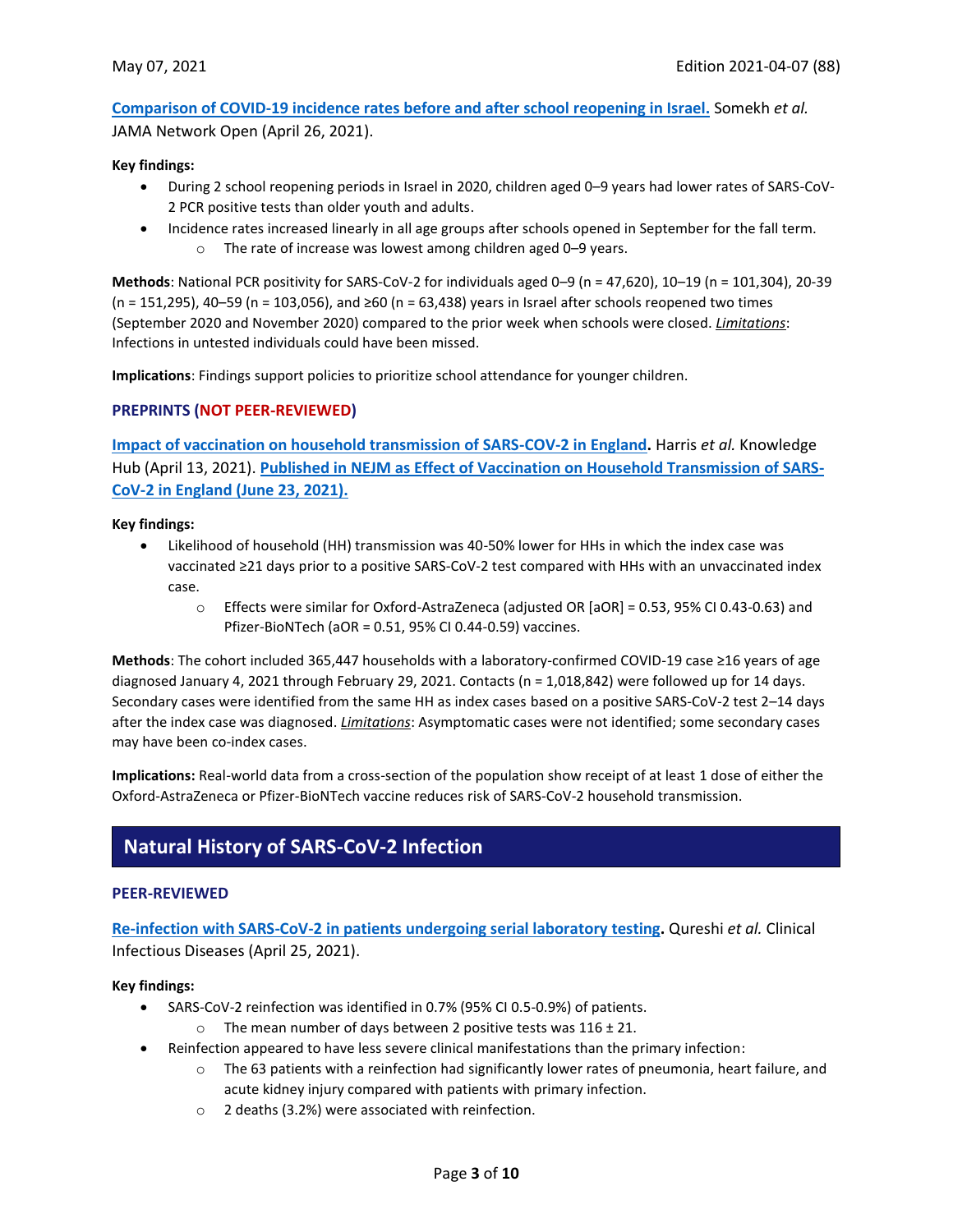**Methods**: 9,119 patients with SARS-CoV-2 infection received serial tests between December 1, 2019 and November 13, 2020 in 62 healthcare facilities in the United States. Reinfection was defined by 2 positive tests separated by >90 days after resolution of the first infection. Demographic and clinical characteristics associated with reinfection were identified. *Limitations*: Only included those with serial laboratory tests; persons receiving serial testing may not be representative of population at-risk; no sequence data for strains associated with reinfection.

**Implications**: The low rate of reinfection with SARS-CoV-2 in the US seen here was similar to rates observed in France (0.47%) by [Brouqui](https://onlinelibrary.wiley.com/doi/10.1111/eci.13537) *et al*. [Choudhary](https://academic.oup.com/cid/advance-article/doi/10.1093/cid/ciab380/6255966) *et al*. suggests that reinfection may be due to waning SARS-CoV-2 antibodies or the presence of viral escape mutations. While reinfection appeared to be milder than primary infection, there was associated mortality. People who have recovered from SARS-CoV-2 infection should therefore continue with prevention measures such as social distancing, masking, and getting vaccinated.

# **Post-infection Symptoms and Conditions**

Persistent symptoms the first few months following SARS-CoV-2 infection have been reported. As the pandemic progresses, new information concerning the type and longevity of continued symptoms, quality of life and development of COVID-19-associated conditions is emerging.

**A. [Medium-term outcome of severe to critically ill patients with SARS-CoV-2 infection](https://academic.oup.com/cid/advance-article/doi/10.1093/cid/ciab341/6248543)**. Gautam *et al*. Clinical Infectious Diseases (April 24, 2021.)

#### **Key findings:**

- COVID-19 patients reported shortness of breath (SOB, 63%), fatigue (54%), reduced mobility (38%) and pain (37%) up to 7 months post-symptom onset.
- Patients with SOB had higher rates of comorbidities, residual chest radiographic and lung function test abnormalities than patients without SOB (p <0.01 for all).
- All patients reported significantly reduced quality of life.

**Methods**: Retrospective case series of 200 patients hospitalized at 3 UK hospitals for severe-to-critical COVID-19 between March 2, 2020 and May 30, 2020. Patients were followed up for 4-7 months post-symptom onset with comprehensive clinical, imaging, lung function, laboratory, and quality of life assessments. *Limitations:* Excluded mild and moderate cases; no control group.

**B. Late conditions diagnosed 1–[4 months following an initial COVID-19 encounter: a matched cohort](https://academic.oup.com/cid/advance-article/doi/10.1093/cid/ciab338/6257082)  [study using inpatient and outpatient administrative data](https://academic.oup.com/cid/advance-article/doi/10.1093/cid/ciab338/6257082) — United States, March 1–June 30, 2020**. Chevinsky et al. Clinical Infectious Diseases. (April 28, 2021.)

#### **Key findings:**

- 7–8% of all case-patients were diagnosed with a new post-COVID medical condition.
	- $\circ$  All case-patients were more likely than control-patients to develop nonspecific chest pain, respiratory, nervous, and circulatory system symptoms.
	- o Outpatient case-patients were also more likely than control-patients to develop a variety of symptoms affecting multiple organ systems, including acute pulmonary embolism (adjusted OR [aOR] 2.8, 95% CI 1.3-6.0).
- Child case-patients were not more likely to have a post-COVID diagnosis than child control-patients.

**Methods**: A matched-cohort study derived from an all-payer database was conducted between March 2020 and June 2020. Patients diagnosed with COVID-19 (27,589 inpatients and 46,857 outpatients; "case-patients") were matched 1:1 with patients without COVID-19 ("control-patients") and assessed for diagnosis of new medical conditions for 1 to 4 months. *Limitations:* Database may not accurately capture time of symptom onset; patients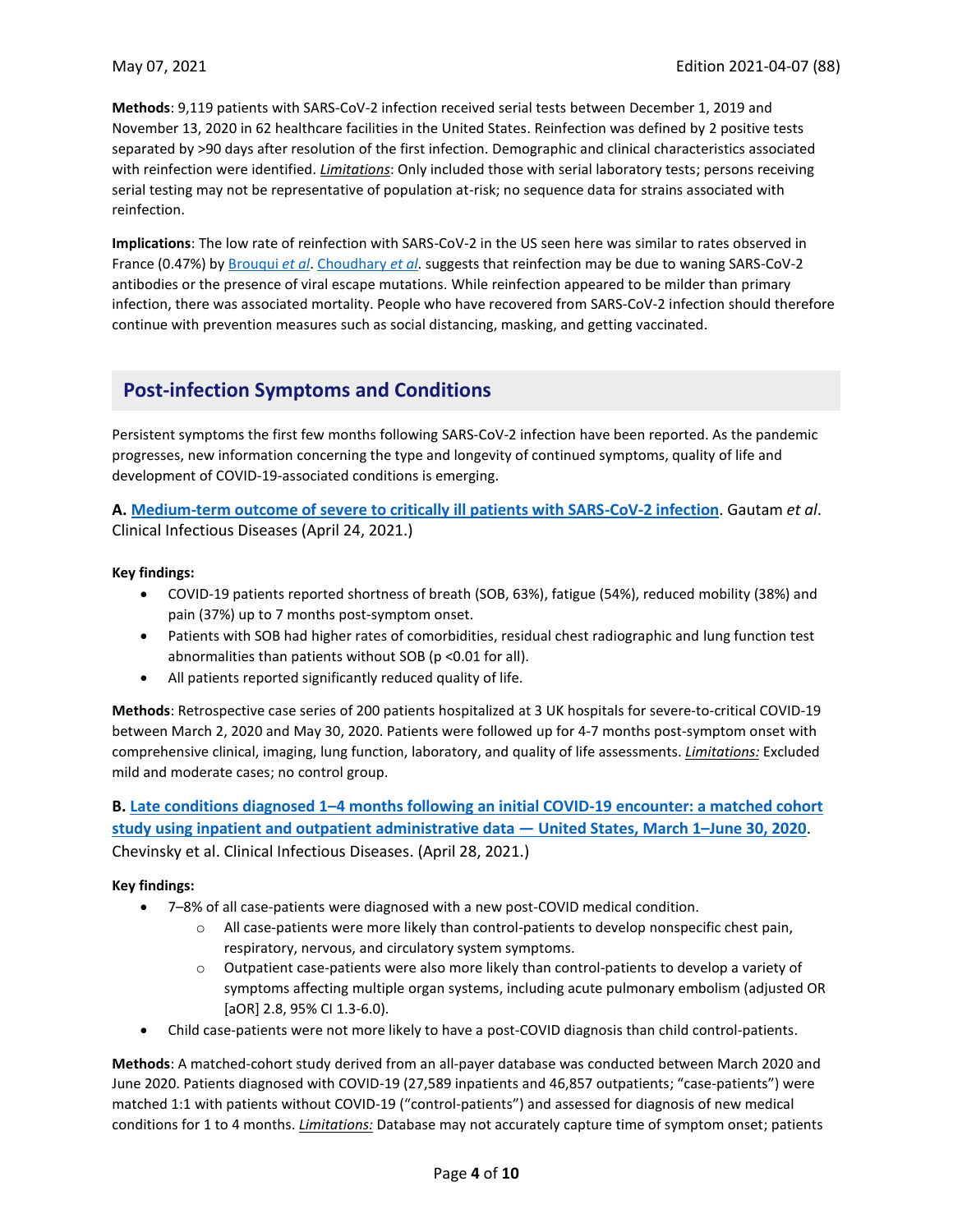with minor symptoms who do not seek hospital care are not captured; database may be subject to information and misclassification errors.

**Implications for both studies (Gautam** *et al.* **and Chevinsky** *et al.***)**: Patients with a history of COVID-19 may have persistent symptoms, in addition to general post-viral fatigue, that interfere with daily activities and negatively impact quality of life for months.

**[SARS-CoV-2 seroprevalence, and IgG concentration and pseudovirus neutralising antibody titres after](https://www.thelancet.com/journals/lanhiv/article/PIIS2352-3018(21)00072-2/fulltext)  [infection, compared by HIV status: a matched case-control observational study.](https://www.thelancet.com/journals/lanhiv/article/PIIS2352-3018(21)00072-2/fulltext)** Spinelli *et al.* The Lancet HIV (April 29, 2021).

#### **Key findings:**

- Among people living with HIV, the adjusted seroprevalence for SARS-CoV-2 IgG was 3.7% (95% CI 2.4- 5.0%) compared with 7.4% (5.7-9.2%) in people without HIV (adjusted OR [aOR] 0.50, 95% CI 0.30-0.83).
	- o People living with HIV had lower IgG pseudovirus neutralizing antibody titers than those without HIV (percentage difference −53%, 95% CI −1 to −78%) (Figure).
- Among people with a positive SARS-CoV-2 IgG test, the odds of severe COVID-19 were 5.52 (95% CI 1.01- 64.48) times higher for people with HIV compared with those without HIV.

**Methods**: Matched case-control observational study of 955 participants with HIV and 1062 participants without HIV conducted between August 1 and October 31, 2020. Remnant serum samples were tested for SARS-CoV-2 antibody concentrations and virus neutralization titer using a "pseudovirus" neutralization. Severe COVID-19 was assessed via chart review. *Limitation*: The SARS-CoV-2 IgG used in this study showed low sensitivity (89%); study did not report testing rates or test positivity, thus, data regarding current infections is limited.

**Implications**: People living with HIV were not at higher risk of SARS-CoV-2 infection than are those without HIV, however, the risk of severe COVID-19 after SARS-CoV-2 infection might be higher among people living with HIV. People living with HIV should be followed up after vaccination, to ensure they mount a sufficient immune response to prevent severe COVID-19.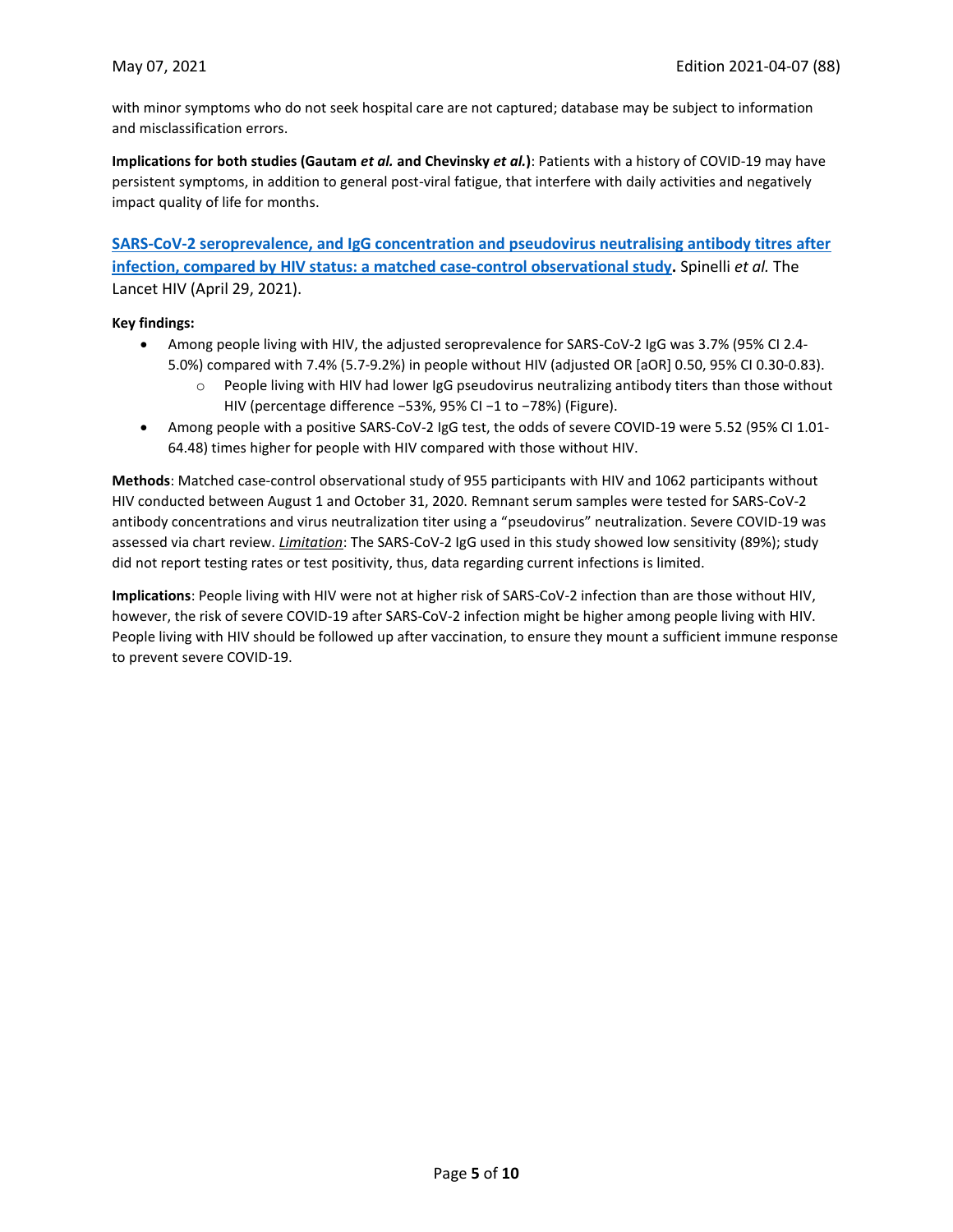**Figure:**



*Note*: Adapted from Spinelli et al. SARS-CoV-2 IgG pseudovirus neutralizing antibody titers for **people living with HIV (n = 31)** and **people without HIV (n = 70)**. The thick bars indicate the mean, and error bars indicate the SE. Data are presented as 1/dilution resulting in 50% neutralization (reciprocal titer). Reprinted from The Lancet HIV, Spinelli et al., SARS-CoV-2 seroprevalence, and IgG concentration and pseudovirus neutralising antibody titres after infection, compared by HIV status: a matched case-control observational study, Copyright 2021, with permission from Elsevier.

# **Prevention, Mitigation and Intervention Strategies**

#### **PEER-REVIEWED**

**[Physical inactivity is associated with a higher risk for severe COVID-19 outcomes: a study in 48,440](https://bjsm.bmj.com/content/early/2021/04/07/bjsports-2021-104080)  [adult patients.](https://bjsm.bmj.com/content/early/2021/04/07/bjsports-2021-104080)** Sallis *et al.* British Journal of Sports Medicine (April 13, 2021).

#### **Key findings:**

- Consistent prior physical inactivity was associated with higher odds for hospitalization (adjusted OR [aOR] 2.26; 95% CI 1.81 to 2.83), ICU admission (aOR 1.73; 95% CI 1.18 to 2.55), and death (aOR 2.49; 95% CI 1.33 to 4.67) compared with COVID-19 patients who were consistently active (met aerobic physical [activity guidelines\)](https://health.gov/our-work/physical-activity/current-guidelines).
	- o 6.4% of COVID-19 patients met aerobic physical activity guidelines and 14.4% were consistently inactive.
	- o 8.7% of COVID-19 patients were hospitalized, 2.5% were admitted to the ICU and 1.6% died.

**Methods**: Observational study using electronic health records from 48,440 adult COVID-19 Kaiser Permanente, Southern California patients (January and October 2020). Prior physical activity was categorized as consistently active/meeting physical activity guidelines (>150 min/week), some activity (11–149 min/week) and consistently inactive (0–10 min/week). Multivariable logistic regression model controlled for demographics and known risk factors. *Limitations*: Physical activity was self-reported; sparse data for adults who met the physical activity guidelines.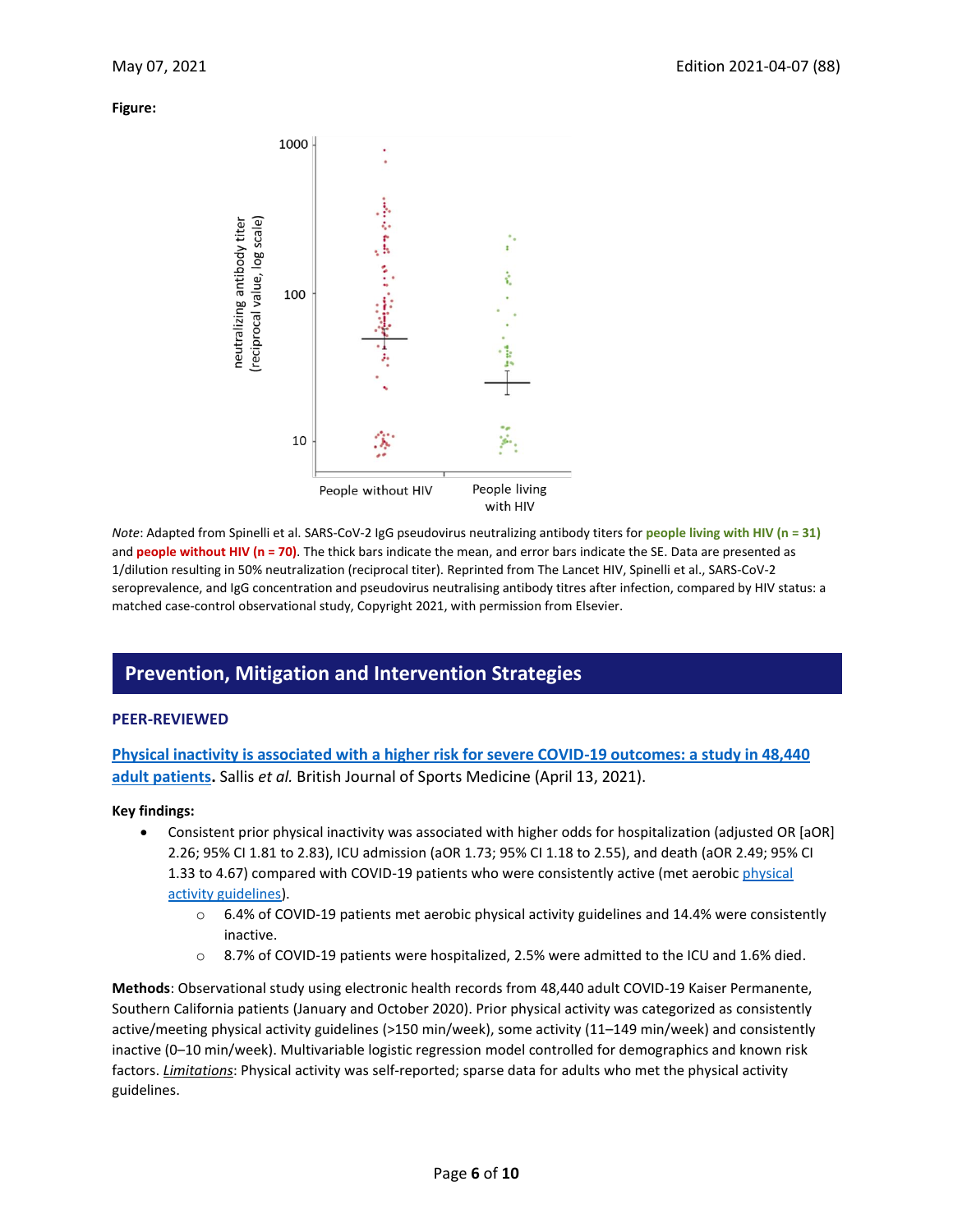**Implications**: Regular physical activity may reduce the risk for severe COVID-19 outcomes among infected adults. Physical activity should be encouraged for many reasons, including to potentially reduce adverse COVID-19 outcomes.

#### **PREPRINTS (NOT PEER-REVIEWED)**

**[Efficacy of universal masking for source control and personal protection from simulated cough and](https://www.medrxiv.org/content/10.1101/2021.04.21.21255880v1)  [exhaled aerosols in a room.](https://www.medrxiv.org/content/10.1101/2021.04.21.21255880v1)** Lindsley *et al*. medRxiv (April 25, 2021). **[Published in Journal of](https://doi.org/10.1080/15459624.2021.1939879)  [Occupational and Environmental Hygiene \(July 21, 2021\).](https://doi.org/10.1080/15459624.2021.1939879)**

#### **Key findings:**

- Recipient aerosol exposure was reduced when source and recipient were both masked, separated up to 1.8 meters (~6 feet), and oriented front-to-front (92% decreased exposure when source was coughing, ≥66% during breathing) or side-to-side (≥78% when coughing and ≥76% during breathing) (Figure 1).
- Changing source and recipient orientation from front-to-front to side-by-side reduced cough aerosol exposure by ≥59% when both were unmasked and separated up to 1.8 meters (Figure 1).
- Increasing distance between unmasked source and recipients from 0.9 to 1.8 meters reduced recipient aerosol exposure by 25% when source was coughing.

**Methods**: A respiratory aerosol simulator ("source") and breathing simulator ("recipient") were used to determine how different combinations of masking, simulator orientations, and separation distance affected the aerosol exposure of the recipient (Figure 2). Limitations: Aerosol particles measured were from 0.3 to 3 μm, but humans produce particles across a broader size range.

**Implications**: Universal masking reduces exposure to respiratory aerosol particles regardless of the orientation and separation distance between the source and recipient. When both the source and recipient are unmasked, changes in orientation and separation distance can reduce recipient exposure.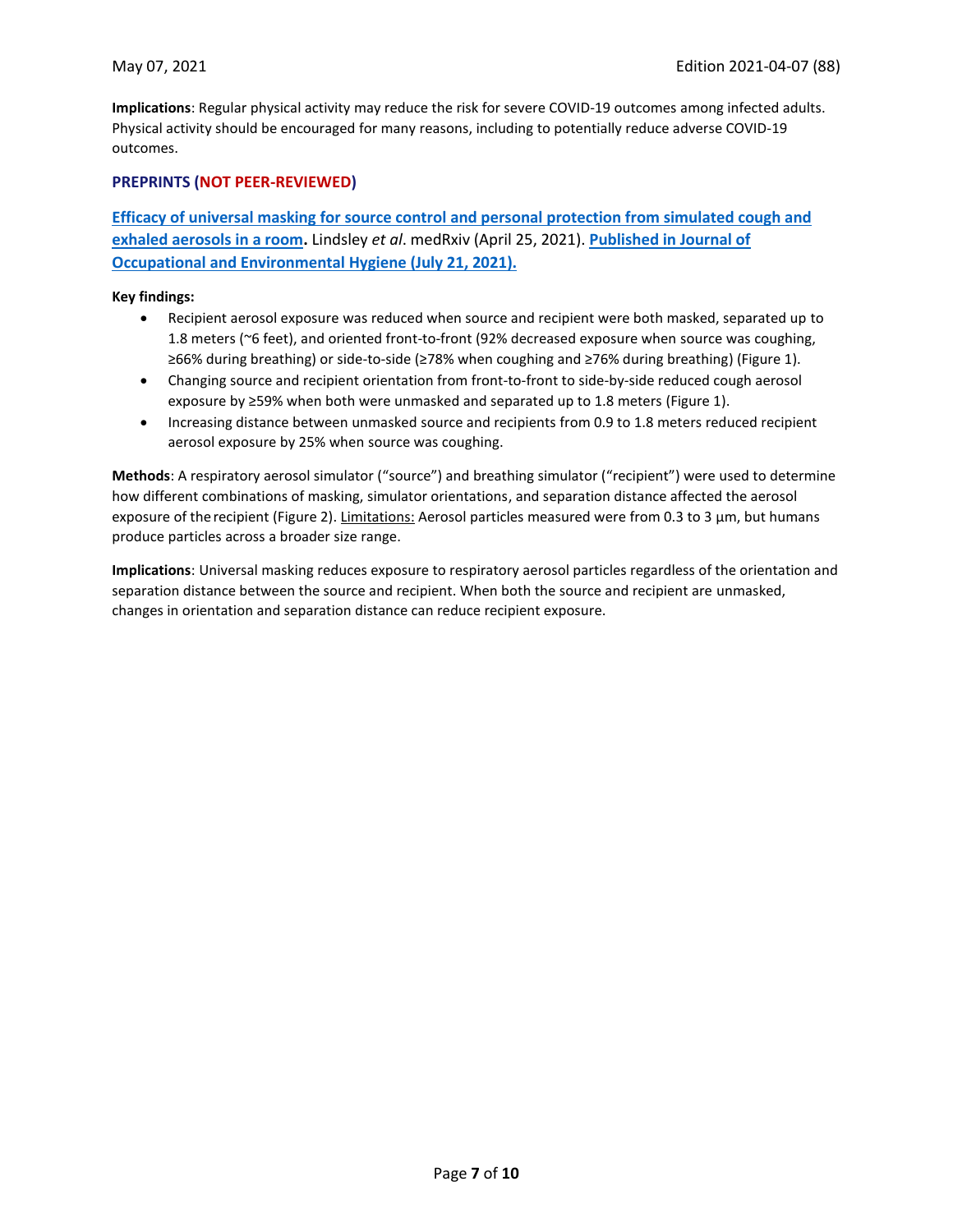#### **Figure 1:**



#### $\mathbf A$  Source is coughing, simulators are 1.8 meters apart

*Note*: Adapted from Lindsley *et al*. Mean aerosol concentration measured at recipient simulators' mouth, with and without masks (**source no mask/recipient no mask**, **source no mask/recipient cloth mask**, **source cloth mask/recipient no mask**, **source cloth mask/recipient cloth mask**) and with simulators in different orientations. (A) Source is coughing and (B) source is breathing. Each bar is the mean of 3 experiments. Error bars show the standard deviation. U.S. Government work not subject to copyright.

#### **Figure 2:**



*Note:* Adapted from Lindsley *et al.* Schematic of source and recipient simulators in environmental chamber (not to scale). (**A**) Side view. (**B**) Top view showing 3 simulator orientations. U.S. Government work not subject to copyright.

### **In Brief**

#### **Detection, Burden, and Impact**

• McKay *et al*. **[Performance evaluation of serial SARS-CoV-2 rapid antigen testing during a nursing home](https://www.acpjournals.org/doi/10.7326/M21-0422)  [outbreak](https://www.acpjournals.org/doi/10.7326/M21-0422)**. Annals of Internal Medicine (April 27, 2021). In 532 specimens, the BinaxNOW SARS-CoV-2 antigen test showed 95% positive percent agreement (PPA) with virus culture but only 69% PPA with RT-PCR. Higher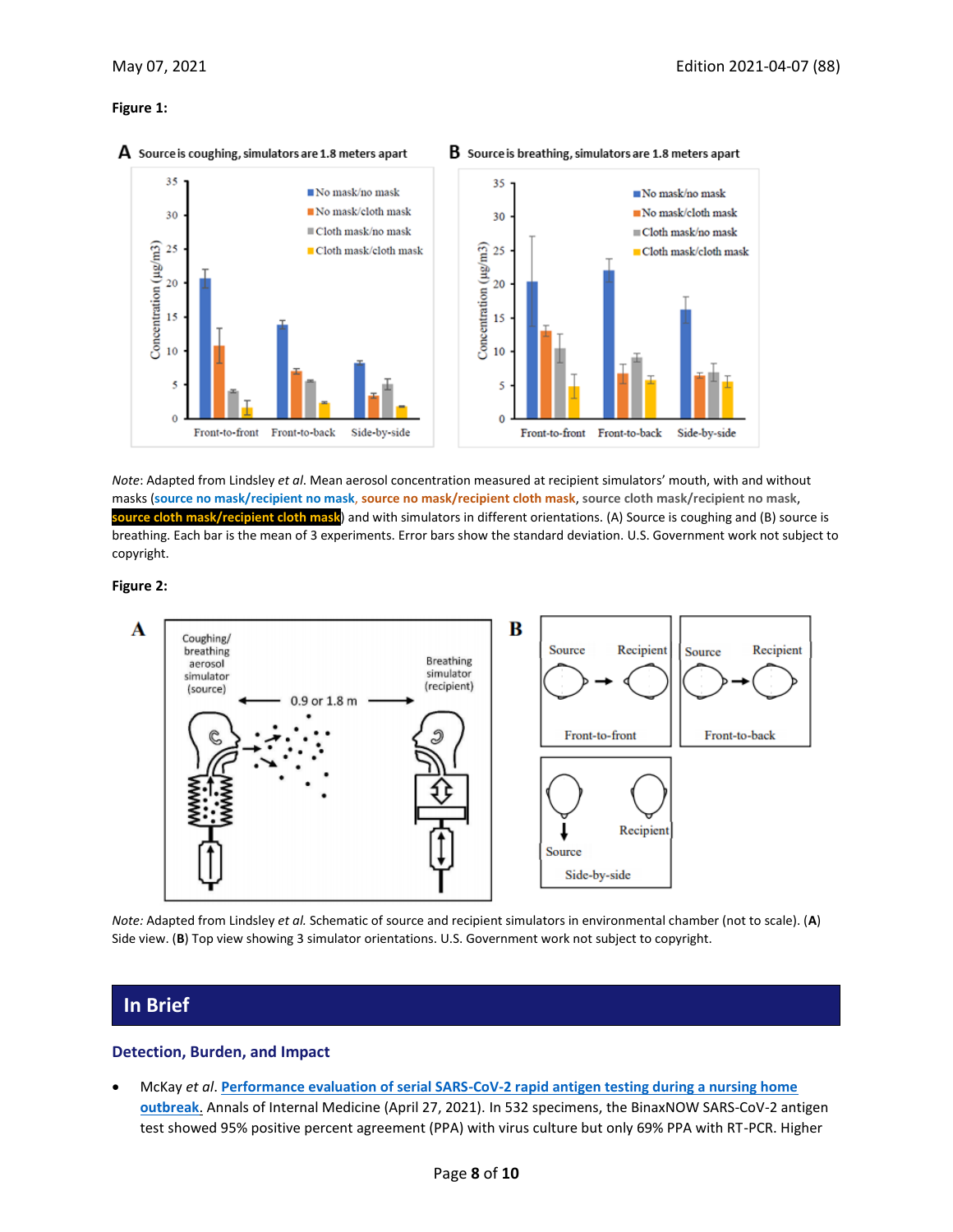PPA (86%) with RT-PCR was seen in "early infection" where higher viral load is seen. Percent negative agreement was 98%.

- Osmanodja *et al*. **[Diagnostic accuracy of a novel SARS-CoV-2 antigen-detecting rapid diagnostic test from](https://www.medrxiv.org/content/10.1101/2021.04.20.21255797v1)  [standardized self-collected anterior nasal swabs.](https://www.medrxiv.org/content/10.1101/2021.04.20.21255797v1)** medRxiv (Preprint, April 23, 2021). **[Published in Journal of](https://doi.org/10.3390/jcm10102099)  [Clinical Medicine as Accuracy of a novel SARS-CoV-2 antigen-detecting rapid diagnostic test from](https://doi.org/10.3390/jcm10102099)  [standardized self-collected anterior nasal swabs](https://doi.org/10.3390/jcm10102099) (May 13, 2021).** The sensitivity of an antigen rapid diagnostic test using self-collected NP swabs was 88.6% (95% CI 78.7-94.9%) and specificity was 99.7% (95% CI 98.2- 100%) in specimens from 379 participants.
- Renoud *et al.* **[Association of facial paralysis with mRNA COVID-19 vaccines: A disproportionality analysis](https://jamanetwork.com/journals/jamainternalmedicine/fullarticle/2779389)  [using the World Health Organization pharmacovigilance database](https://jamanetwork.com/journals/jamainternalmedicine/fullarticle/2779389)**. JAMA Internal Medicine (April 27, 2021). Risk for facial paralysis associated with COVID-19 mRNA vaccines is likely very low and was not found to be higher than the risk with influenza or other viral vaccines.
- Osmanov *et al*. **[Risk factors for long COVID in previously hospitalised children using the ISARIC Global follow](https://www.medrxiv.org/content/10.1101/2021.04.26.21256110v1)[up protocol: A prospective cohort study.](https://www.medrxiv.org/content/10.1101/2021.04.26.21256110v1)** medRxiv (Preprint, April 26, 2021). **[Published in](https://erj.ersjournals.com/content/59/2/2101341) European [Respiratory Journal as Risk factors for post-COVID-19 condition in previously hospitalised children using the](https://erj.ersjournals.com/content/59/2/2101341)  [ISARIC Global follow-up protocol: a prospective cohort study \(February 3, 2022\).](https://erj.ersjournals.com/content/59/2/2101341)** Of 518 hospitalized children ≤18 years of age in Russia, 24.3% reported persistent symptoms such as fatigue, sleep disturbance and sensory problems 6–7 months after hospitalization with COVID-19; persistent symptoms were associated with age >5 years.

#### **Natural History of SARS-CoV-2 Infection**

- Truong *et al*. **[Increased viral variants in children and young adults with impaired humoral immunity and](https://www.sciencedirect.com/science/article/pii/S2352396421001481?via%3Dihub)  [persistent SARS-CoV-2 infection: A consecutive case series.](https://www.sciencedirect.com/science/article/pii/S2352396421001481?via%3Dihub)** EbioMedicine (May 2021). Genomic sequencing of SARS-CoV-2 strains in 3 patients with lymphoblastic leukemia had evidence of persistent SARS-CoV-2 infection; 2 patients with weak anti-SARS-CoV-2 antibody responses were infection positive for >100 days and showed evidence of escape variants.
- Funk *et al*. **[Characteristics of SARS-CoV-2 variants of concern B.1.1.7, B.1.351 or P.1: data from seven EU/EEA](https://www.eurosurveillance.org/content/10.2807/1560-7917.ES.2021.26.16.2100348)  [countries, weeks 38/2020 to 10/2021.](https://www.eurosurveillance.org/content/10.2807/1560-7917.ES.2021.26.16.2100348)** Euro Surveillance (April 21, 2021). Weekly case reporting from 7 European countries showed increased hospitalizations associated with the SARS-CoV-2 variants B.1.1.7/SGTF, B.1.351 and P.1 and increased ICU admissions associated B.1.1.7/SGTF and P.1. This underscores the need for high vaccine coverage and adherence to public health measures to reduce SARS-CoV-2 incidence and prevent severe cases.

#### **Prevention, Mitigation, and Intervention Strategies**

- See *et al*. **US [case reports of cerebral venous sinus thrombosis with thrombocytopenia after Ad26.COV2.S](https://jamanetwork.com/journals/jama/fullarticle/2779731?resultClick=1)  [vaccination, March 2 to April 21, 2021.](https://jamanetwork.com/journals/jama/fullarticle/2779731?resultClick=1)** JAMA (April 30, 2021). Outcomes of 12 cases of cerebral venous sinus thrombosis (CVST) with thrombocytopenia after receipt of the Ad26.COV2.S (Janssen/Johnson & Johnson) vaccine were death ( $n = 3$ ), continued ICU care ( $n = 3$ ), continued non-ICU hospitalization ( $n = 2$ ), and discharged home (n = 4); all cases were in White women <60 years of age in 11 different states.
- Reynolds *et al*. **[Prior SARS-CoV-2 infection rescues B and T cell responses to variants after](https://science.sciencemag.org/content/early/2021/04/29/science.abh1282) first vaccine dose**. Science (April 30, 2021). In a subsample (n = 51) of a cohort of UK health care workers (HCWs), a single dose of the Pfizer/BioNTech mRNA vaccine increased SARS-CoV-2 specific antibody and T cell responses in HCWs previously infected with SARS-CoV-2 compared with uninfected HCWs. Previously infected and vaccinated HCWs had antibodies that neutralized the SARS-CoV-2 variants B.1.1.7 and B.1.351.
- Vahidy *et al*. **[Real world effectiveness of COVID-19 mRNA vaccines against hospitalizations and deaths in the](https://www.medrxiv.org/content/10.1101/2021.04.21.21255873v1)  [United States](https://www.medrxiv.org/content/10.1101/2021.04.21.21255873v1)**. medRxiv (Preprint, April 23, 2021). In a cohort of 91,134 patients in the Houston Methodist